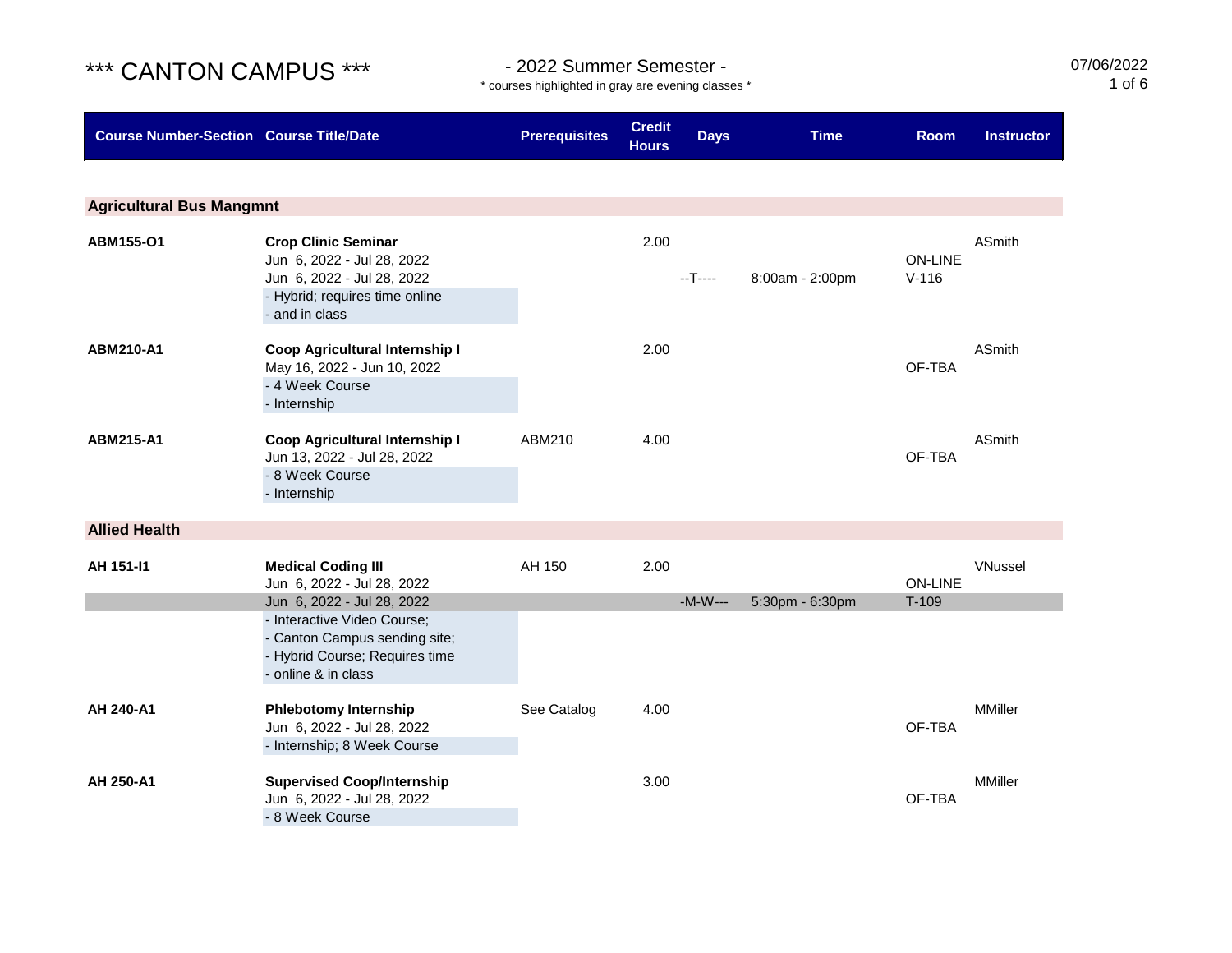\* courses highlighted in gray are evening classes \*

07/06/2022 2 of 6

| <b>Course Number-Section Course Title/Date</b> |                                                                                                                                                                                                                                                                   | <b>Prerequisites</b> | <b>Credit</b><br><b>Hours</b> | <b>Days</b> | <b>Time</b>             | <b>Room</b>               | <b>Instructor</b> |
|------------------------------------------------|-------------------------------------------------------------------------------------------------------------------------------------------------------------------------------------------------------------------------------------------------------------------|----------------------|-------------------------------|-------------|-------------------------|---------------------------|-------------------|
|                                                | - Internship                                                                                                                                                                                                                                                      |                      |                               |             |                         |                           |                   |
| <b>Biology</b>                                 |                                                                                                                                                                                                                                                                   |                      |                               |             |                         |                           |                   |
| <b>BIO206-O1</b>                               | <b>Principles of Microbiology</b><br>Jun 6, 2022 - Jul 28, 2022<br>Jun 6, 2022 - Jul 28, 2022<br>- Hybrid Course; requires time<br>- online & in class; exams will<br>- need to be taken on campus;<br>- 8 wks; No longer meets IAI life<br>- science requirement | See Catalog          | 4.00                          | -M-W---     | 9:00am - 12:50pm        | <b>ON-LINE</b><br>$T-205$ | ARutledge         |
| <b>Commercial Driver Train</b>                 |                                                                                                                                                                                                                                                                   |                      |                               |             |                         |                           |                   |
| CDT101-F1                                      | <b>Commercial Driver Training-Bas</b><br>Jun 6, 2022 - Jul 1, 2022<br>- Basic Comm Driver Training<br>- 4 week course                                                                                                                                             |                      | 10.00                         |             | -MTWRF- 8:00am - 4:00pm | OF-TBA                    | RWalter           |
| <b>CDT201-F2</b>                               | <b>Commercial Driver Training-Adv</b><br>May 2, 2022 - Jul 15, 2022<br>- 11 week course                                                                                                                                                                           | CDT101               | 7.00                          |             | -MTWRF- 8:00am - 4:00pm | OF-TBA                    | <b>RWalter</b>    |
| CDT201-F3                                      | <b>Commercial Driver Training-Adv</b><br>Mar 28, 2022 - Jun 10, 2022<br>- 11 week course                                                                                                                                                                          | CDT101               | 7.00                          |             | -MTWRF- 8:00am - 4:00pm | OF-TBA                    | <b>RWalter</b>    |
| <b>Computer Info Systems</b>                   |                                                                                                                                                                                                                                                                   |                      |                               |             |                         |                           |                   |
| <b>CIS205-A1</b>                               | <b>CIS Internship</b><br>Jun 6, 2022 - Jul 28, 2022<br>- Independant Study Course<br>- 8 Week Course                                                                                                                                                              |                      | 4.00                          |             |                         | OF-TBA                    | <b>DClary</b>     |
| <b>CIS245-A1</b>                               | <b>Computer Info Systems Project</b>                                                                                                                                                                                                                              |                      | 4.00                          |             |                         |                           | <b>DClary</b>     |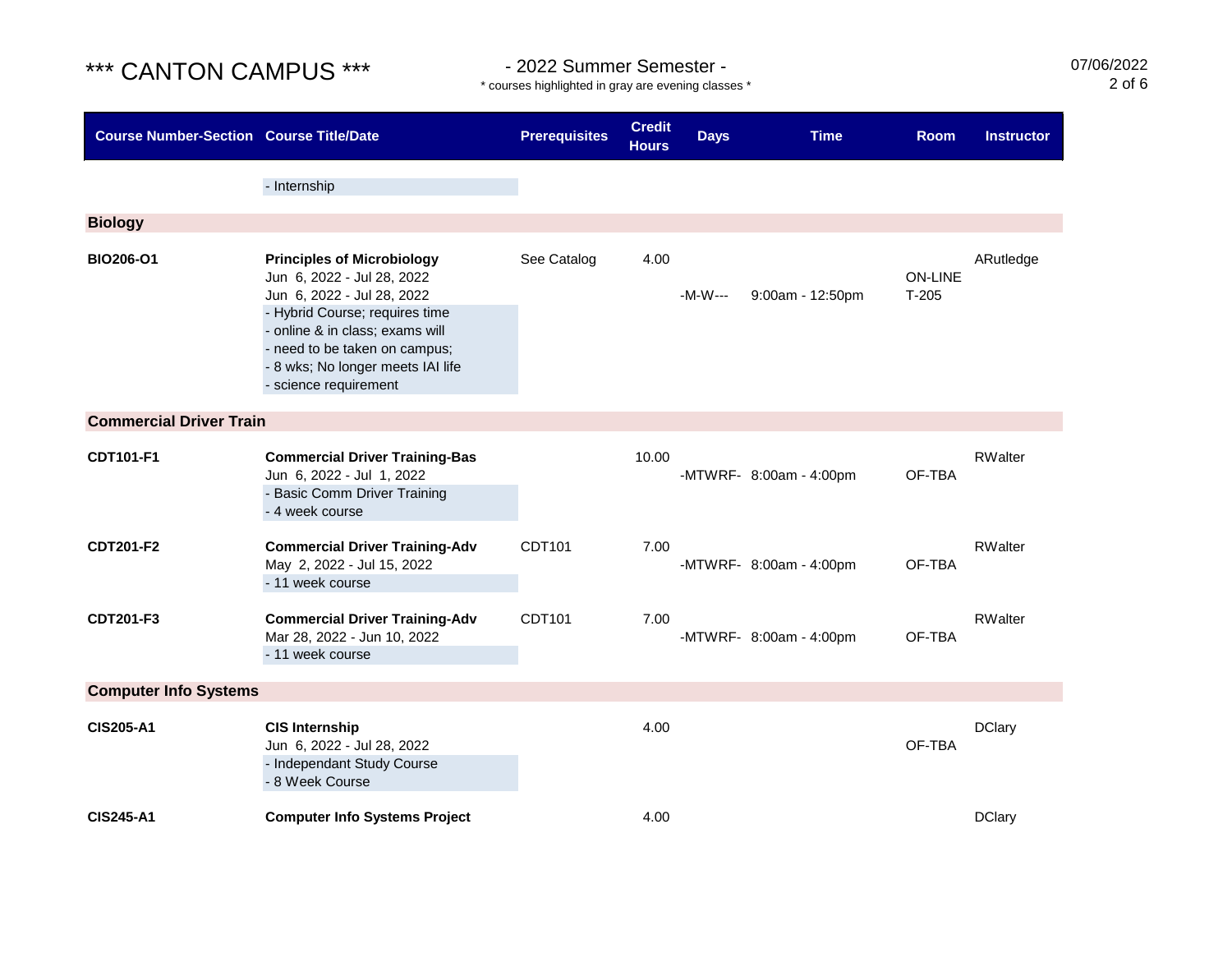\* courses highlighted in gray are evening classes \*

07/06/2022 3 of 6

| <b>Course Number-Section Course Title/Date</b> |                                                                                                                                                                                                                  | <b>Prerequisites</b> | <b>Credit</b><br><b>Hours</b> | <b>Days</b> | <b>Time</b>              | <b>Room</b>               | <b>Instructor</b> |
|------------------------------------------------|------------------------------------------------------------------------------------------------------------------------------------------------------------------------------------------------------------------|----------------------|-------------------------------|-------------|--------------------------|---------------------------|-------------------|
|                                                | Jun 6, 2022 - Jul 28, 2022<br>- Independent Study                                                                                                                                                                |                      |                               |             |                          | OF-TBA                    |                   |
| <b>Communication</b>                           |                                                                                                                                                                                                                  |                      |                               |             |                          |                           |                   |
| <b>COM103-A1</b>                               | <b>Speech Communication</b><br>May 16, 2022 - Jun 2, 2022<br>- 3 Week Interim Course                                                                                                                             |                      | 3.00                          |             | -MTWR-- 8:00am - 11:45am | $T-117$                   | <b>AKirk</b>      |
| <b>COM103-I1</b>                               | <b>Speech Communication</b><br>Jun 6, 2022 - Jul 28, 2022<br>Jun 6, 2022 - Jul 28, 2022<br>- Interactive Video Course<br>- Canton receiving site<br>- 8 Week Hybrid Course; Requires<br>- time online & in class |                      | 3.00                          | ---W---     | $9:00$ am - 11:45am      | <b>ON-LINE</b><br>$T-109$ | <b>AKirk</b>      |
| COM103-O1                                      | <b>Speech Communication</b><br>Jun 6, 2022 - Jul 28, 2022                                                                                                                                                        |                      | 3.00                          |             |                          | <b>ON-LINE</b>            | ABarbknech        |
|                                                | Jun 6, 2022 - Jul 28, 2022<br>- Hybrid Course;<br>- requires time online & in class<br>- 8 Week Course                                                                                                           |                      |                               | $-M$ -----  | 5:00pm - 7:45pm          | $T-117$                   |                   |
| <b>Diesel Tractor Tech</b>                     |                                                                                                                                                                                                                  |                      |                               |             |                          |                           |                   |
| <b>DTT140-A1</b>                               | <b>Harvesting Equipment</b><br>Jun 6, 2022 - Jun 16, 2022<br>- 2 Week Interim Course                                                                                                                             |                      | 2.00                          |             | -MTWR-- 7:00am - 12:00pm | $V-123$                   | <b>JClemens</b>   |
| <b>DTT145-A1</b>                               | Vehic.Air Cond. Sys. Operation<br>May 16, 2022 - Jun 2, 2022<br>- 3 Week Interim Course                                                                                                                          |                      | 2.50                          |             | -MTWR-- 7:00am - 12:00pm | $V-110$                   | TThompson         |
| <b>Mathematics</b>                             |                                                                                                                                                                                                                  |                      |                               |             |                          |                           |                   |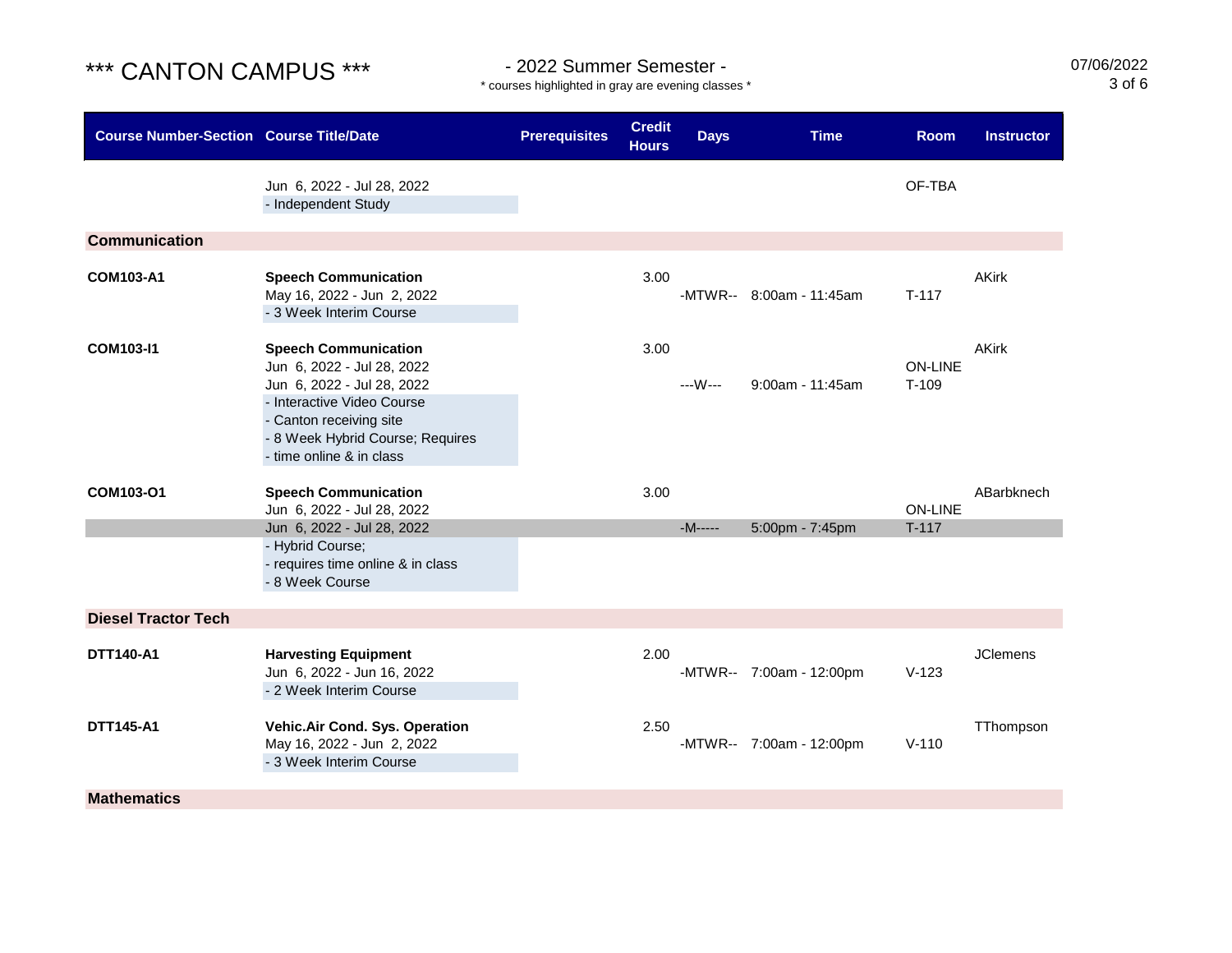\* courses highlighted in gray are evening classes \*

07/06/2022 4 of 6

| <b>Course Number-Section Course Title/Date</b> |                                                                                                                                                                                                                                                                         | <b>Prerequisites</b> | <b>Credit</b><br><b>Hours</b> | <b>Days</b>        | <b>Time</b>                                        | <b>Room</b>        | <b>Instructor</b> |
|------------------------------------------------|-------------------------------------------------------------------------------------------------------------------------------------------------------------------------------------------------------------------------------------------------------------------------|----------------------|-------------------------------|--------------------|----------------------------------------------------|--------------------|-------------------|
| <b>MAT011-A1</b>                               | <b>Module-Based Dev Math w/Geomet</b><br>Jun 6, 2022 - Jul 28, 2022<br>Jun 6, 2022 - Jul 28, 2022<br>- 8 WEEK COURSE                                                                                                                                                    |                      | 4.00                          | -MTW---<br>-MTW--- | $9:00$ am - 10:45am<br>10:45am - 12:00pm           | $T-124$<br>$T-124$ | <b>JSheff</b>     |
| <b>MAT015-A1</b>                               | Module-Based Beg Algebra w/ Ge<br>Jun 6, 2022 - Jul 28, 2022<br>Jun 6, 2022 - Jul 28, 2022<br>- 8 WEEK COURSE                                                                                                                                                           | See Catalog          | 4.00                          | -MTW---<br>-MTW--- | $9:00$ am - 10:45am<br>10:45am - 12:00pm           | $T-124$<br>$T-124$ | <b>JSheff</b>     |
| <b>MAT060-A1</b>                               | Module-Based Interm Alg w/Geom<br>Jun 6, 2022 - Jul 28, 2022<br>Jun 6, 2022 - Jul 28, 2022<br>- 8 WEEK COURSE                                                                                                                                                           | See Catalog          | 4.00                          | -MTW---<br>-MTW--- | 9:00am - 10:45am<br>10:45am - 12:00pm              | $T-124$<br>$T-124$ | <b>JSheff</b>     |
| <b>Nursing Assistant</b>                       |                                                                                                                                                                                                                                                                         |                      |                               |                    |                                                    |                    |                   |
| <b>NA 110-A1</b>                               | <b>Nursing Assistant</b><br>Jun 15, 2022 - Jun 23, 2022<br>May 23, 2022 - Jun 14, 2022<br>- 25% Due At Time of Registration<br>- 8 Week Course                                                                                                                          |                      | 7.00                          |                    | -MTWR-- 6:00am - 2:30pm<br>-MTWR-- 7:00am - 2:30pm | OF-TBA<br>$E-202$  | VMcMillan         |
| <b>NA 110-A2</b>                               | <b>Nursing Assistant</b><br>Jul 7, 2022 - Jul 13, 2022<br>May 23, 2022 - Jun 14, 2022<br>- 25% Due At Time of Registration.<br>- Remainder of tuition due prior<br>- to attending clinical setting.<br>- Theory will be together with A1<br>- Clinical separate from A1 |                      | 7.00                          |                    | -MTWR-- 6:00am - 2:30pm<br>-MTWR-- 7:00am - 2:30pm | OF-TBA<br>$E-202$  | VMcMillan         |
| <b>NA 110-X1</b>                               | <b>Nursing Assistant</b><br>Jun 15, 2022 - Jun 23, 2022<br>May 23, 2022 - Jun 14, 2022<br>- Dual Credit section; cross-                                                                                                                                                 |                      | 7.00                          |                    | -MTWR-- 6:00am - 2:30pm<br>-MTWR-- 7:00am - 2:30pm | OF-TBA<br>$E-202$  | VMcMillan         |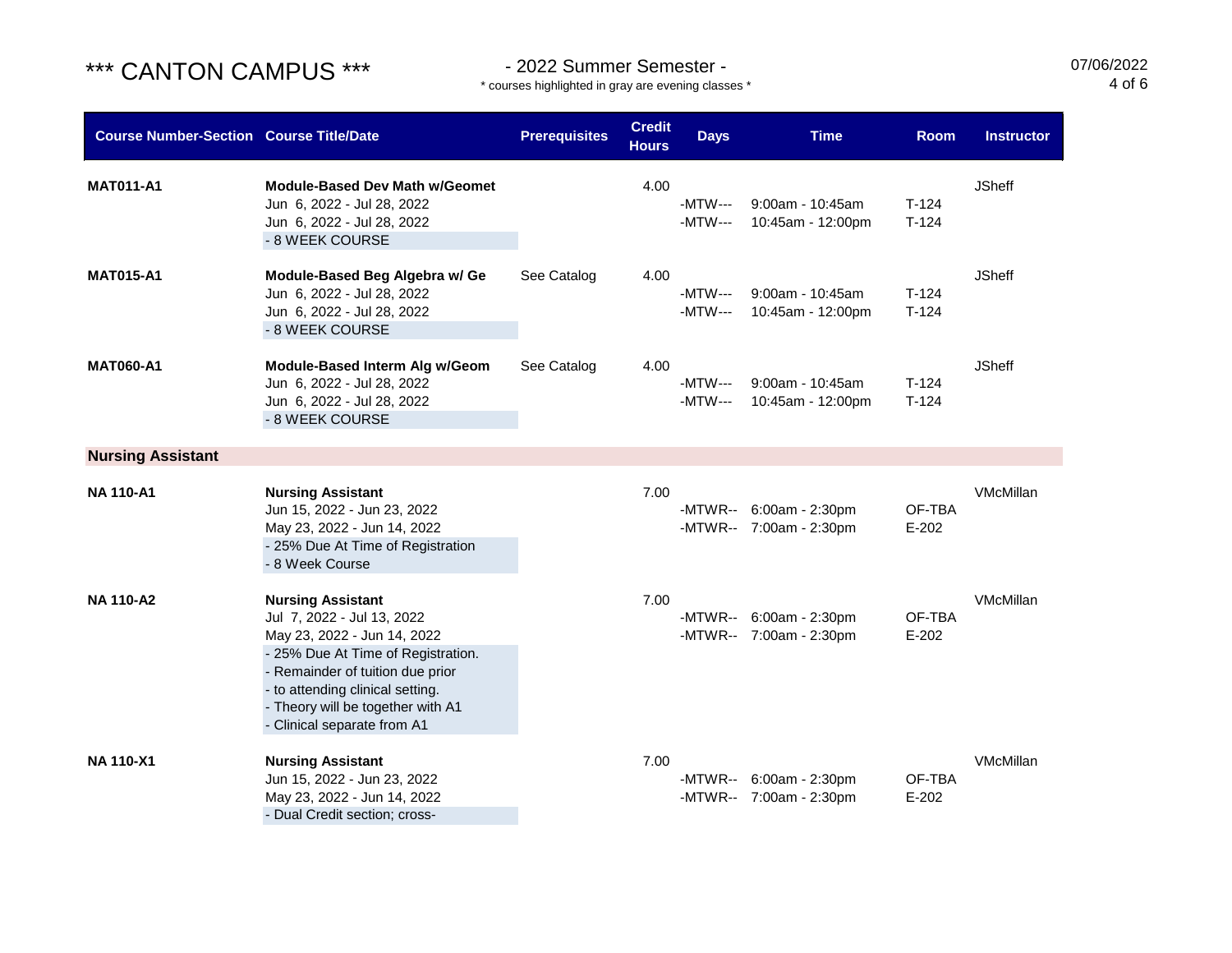\* courses highlighted in gray are evening classes \*

07/06/2022 5 of 6

| <b>Course Number-Section Course Title/Date</b> |                                                                                                                                                                                                                                                                 | <b>Prerequisites</b> | <b>Credit</b><br><b>Hours</b> | <b>Days</b>                              | <b>Time</b>                                                                                  | <b>Room</b>                          | <b>Instructor</b> |
|------------------------------------------------|-----------------------------------------------------------------------------------------------------------------------------------------------------------------------------------------------------------------------------------------------------------------|----------------------|-------------------------------|------------------------------------------|----------------------------------------------------------------------------------------------|--------------------------------------|-------------------|
|                                                | - listed with NA 110 A1                                                                                                                                                                                                                                         |                      |                               |                                          |                                                                                              |                                      |                   |
| <b>Nursing</b>                                 |                                                                                                                                                                                                                                                                 |                      |                               |                                          |                                                                                              |                                      |                   |
| <b>NUR145-A1</b>                               | <b>Nursing Through Life Cycle PN</b><br>Jun 6, 2022 - Jun 16, 2022<br>May 16, 2022 - Jun 2, 2022<br>May 16, 2022 - Jun 2, 2022<br>Jun 6, 2022 - Jun 16, 2022<br>- Lecture meeting days vary.<br>- Lecture meeting days will be<br>- announced at a later date.  | See Catalog          | 6.00                          | --TWRF-<br>-MTW-F-<br>-MTW-F-<br>--TWR-- | $6:00am - 11:50am$<br>8:00am - 11:03am<br>8:00am - 11:03am<br>2:00pm - 10:10pm               | OF-TBA<br>$E-205$<br>M-010<br>OF-TBA | <b>TSchleich</b>  |
| <b>NUR145-A2</b>                               | <b>Nursing Through Life Cycle PN</b><br>Jun 3, 2022 - Jun 16, 2022<br>May 16, 2022 - Jun 2, 2022<br>May 16, 2022 - Jun 2, 2022<br>May 16, 2022 - Jun 2, 2022<br>- Lecture meeting days vary.<br>- Lecture meeting days will be<br>- announced at a later date.  | See Catalog          | 6.00                          | --TWR--<br>-MTW-F-<br>--TWRF-            | 6:00am - 12:52pm<br>8:00am - 12:05pm<br>-MTW-F- 8:00am - 12:05pm<br>2:00pm - 10:10pm         | OF-TBA<br>$E-205$<br>M-010<br>OF-TBA | TSchleich         |
| <b>NUR145-M1</b>                               | <b>Nursing Through Life Cycle PN</b><br>May 16, 2022 - Jun 2, 2022<br>May 16, 2022 - Jun 2, 2022<br>May 16, 2022 - Jun 2, 2022<br>May 16, 2022 - Jun 2, 2022<br>- Lecture meeting dates vary.<br>- Lecture meeting days will be<br>- announced at a later date. | See Catalog          | 6.00                          | --TWRF-<br>--TWR--                       | 6:00am - 12:47pm<br>-MTW-F- 8:00am - 12:05pm<br>-MTW-F- 8:00am - 12:05pm<br>2:00pm - 10:10pm | OF-TBA<br>$E-205$<br>M-010<br>OF-TBA | <b>TSchleich</b>  |
| Welding                                        |                                                                                                                                                                                                                                                                 |                      |                               |                                          |                                                                                              |                                      |                   |
| <b>WEL100-A2</b>                               | <b>Introduction to Welding</b><br>May 16, 2022 - Jun 2, 2022<br>- Interim Course; Welding kits                                                                                                                                                                  |                      | 2.00                          |                                          | -MTWR-- 12:45pm - 4:30pm                                                                     | $V-135$                              | TThompson         |